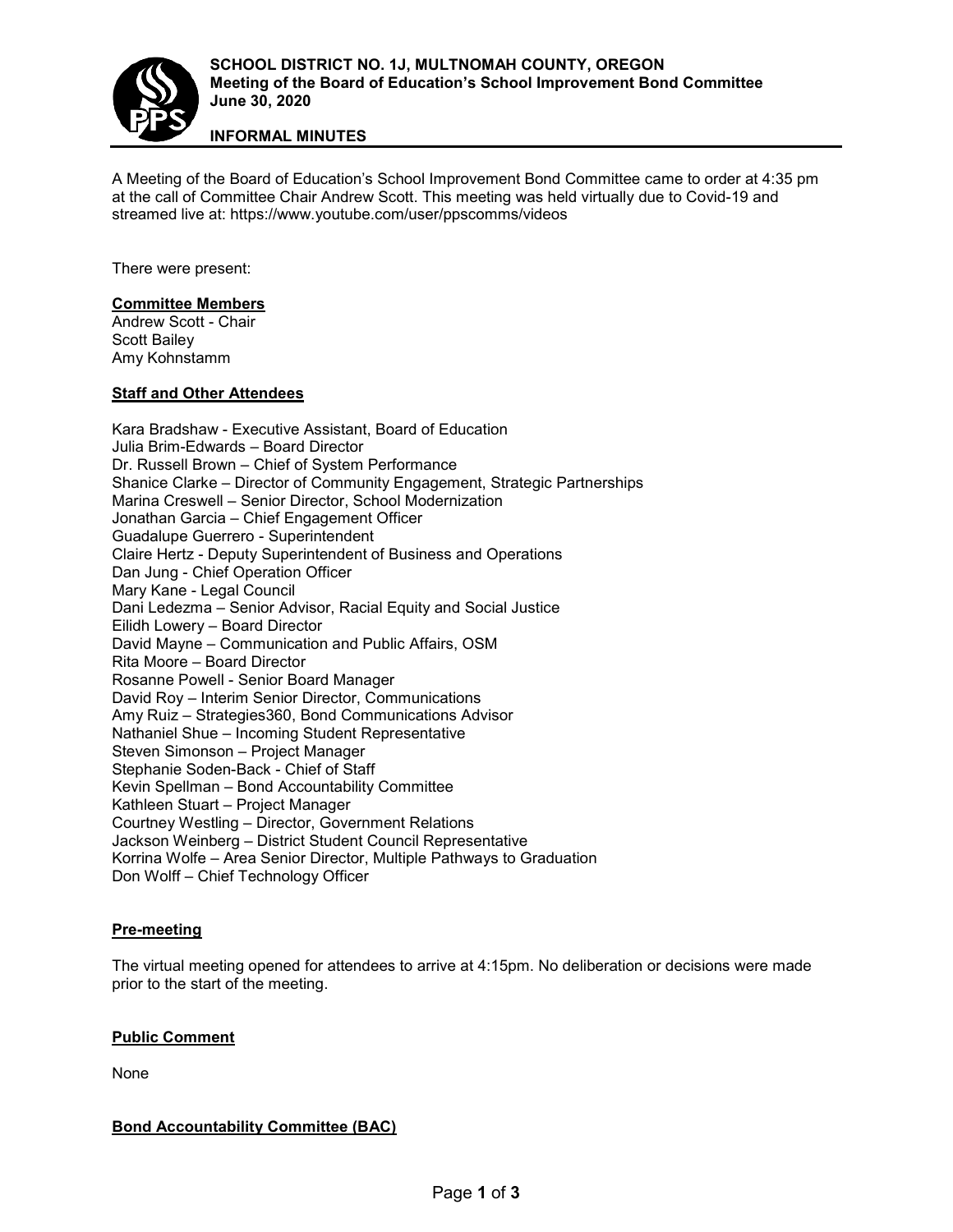Kevin Spellman provided an overview of the quarterly Bond Accountability Committee (BAC) meeting, noting that they received two written comments regarding the use of funds from Lincoln used for baseball at West Sylvan, and that the district has assured that there would be no Bond funds used for the baseball field at West Sylvan and that they will provide a breakdown. He provided a status summary of the 2012 and 2017 bonds projects. He noted that the 2012 Bond program closed on budget and each opening date was on time, adding that while the 2017 bond program remains in the red the amount it's over has decreased, primarily because of the money gained in the recent sale of the bonds. He shared that there have been no known cases of Covid-19 on current work sites, but that there are schedule issues because of closures, limited work force, product shortages. Mr. Spellman noted that the BAC suggestion is that each new construction project be considered being built fully earthquake reinforced (level 4). There was discussion regarding earthquake reinforcement. Mr. Spellman shared that safety continues to be good, with only one small incident at one of the three construction sites. He shared that the BAC had two lengthy meetings regarding the future bond packages and provided feedback to the district. It was noted that there are potential challenges to the timeline of Madison, and that there will be a presentation at a board meeting July with more information.

# **Office of School Modernization (OSM) Quarterly Report (5:11 pm)**

Marina Cresswell shared that for the 2012 Bond Projects to close out, they have to complete the financial responsibilities and reporting. She shared that they have closed out Franklin, are close to complete on Roosevelt and that Grant is in process. She shared an overview of other smaller 2012 projects that are still in process, which include window rehabilitation at Roosevelt High School, small projects at Grant that are being worked on or in process, and Grant upper field improvements.

She provided an overview of the 2017 bond projects, noting that the sale of bonds which were sold at a premium, that Kellogg is on schedule and budget, that Madison is on schedule but has the potential to be delayed and a backup plan is being created, that Lincoln is on budget and on schedule, that Benson is moving forward on design on schedule, and that they continue to use value engineering to bring the contingency where they want it. She shared that there are a lot of health and safety projects in progress, having taken advantage of schools being closed early. She shared that projects include asbestos abatement, fire alarm upgrades, security updates, water new filtration implementation, and lead paint abatement. She noted that there have been impacts by covid-19, depending on the project and their phase, adding that all of the active contactors have safety implementations.

## **Health and Safety Progress Report 5:29**

Marina Cresswell shared an overview of health and safety projects by category. She shared that the work to get to fire code across the district is on track for completion by December 2020, with fire sprinkler work completed, and has used less funds than expected. She shared that the lead paint program will have completed 87 sites by end of summer, that all schools were tested for radon, with 17 sites that have regular testing, that 13/14 roof and seismic (which is added during roofing) upgrades are complete, that security have worked on 88 projects, and that they will have done work at every school in water quality and have brought all up to min level in lead abatement or better for less money than expected. She added that there would need to be a discussion regarding the remaining funds. She shared that there are working on a website that will include an interactive map that shows work by site.

# **Bond Planning & Engagement Update 5:44 pm**

Courtney Westling shared that there are currently approximately 1300 Bond survey responses and that they are in the field with a poll with results expected for a July 9 work session. Shanice Clarke provided an overview of the Bond Town Hall, noting that there will be more focus group meetings in the next week, and the feedback will be reviewed at the next board work session. Ms. Westling shared that there will time to determine which option at the next full board meeting and that at July 28 meeting the board will vote to refer the chosen option. She added that they are still looking for feedback, which can be sent to [schoolbond@pps.net.](mailto:schoolbond@pps.net)

## **Subcommittee Charter**